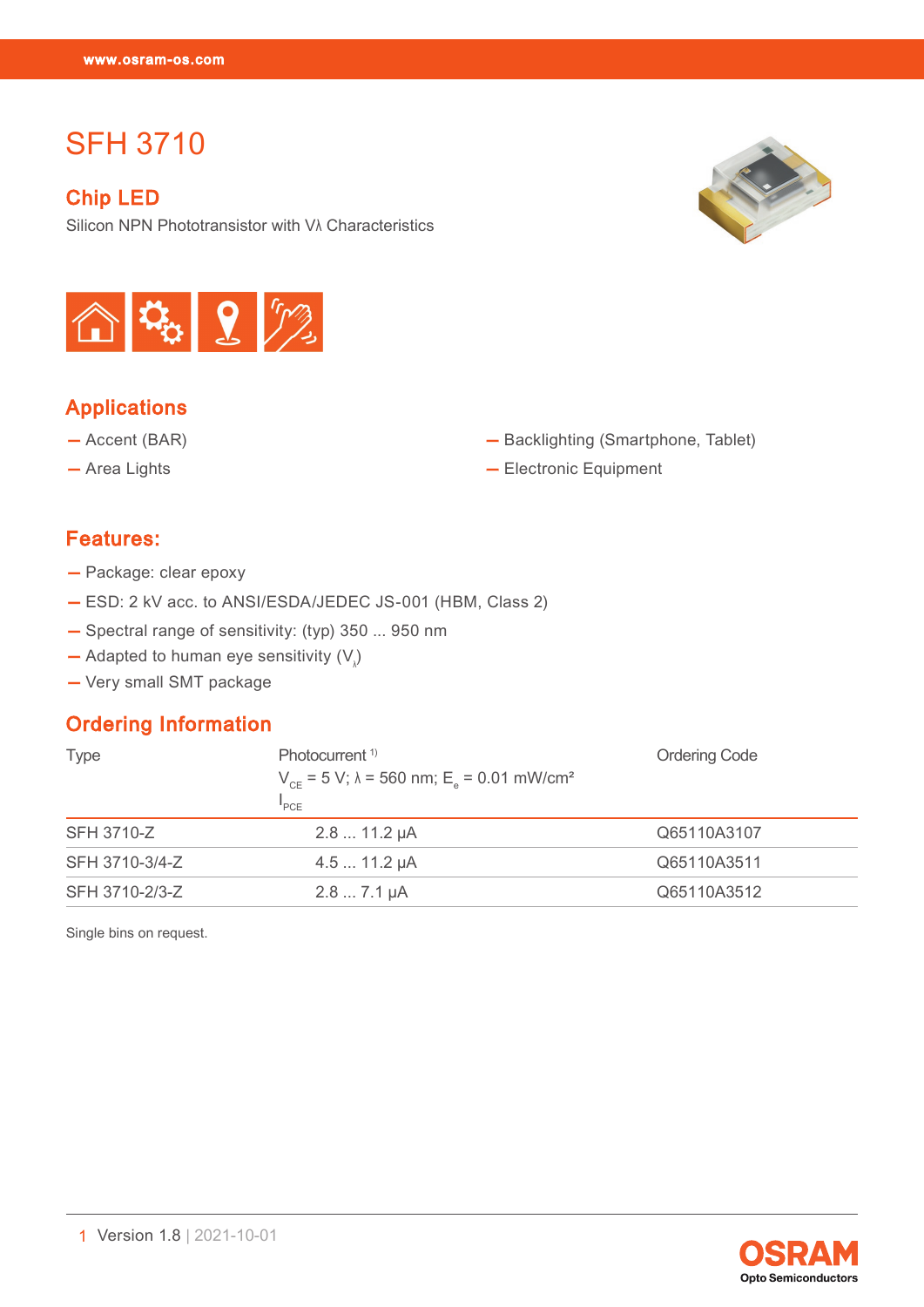## Maximum Ratings

| $T_{0}$ = 25 °C                               |                             |      |               |
|-----------------------------------------------|-----------------------------|------|---------------|
| Parameter                                     | Symbol                      |      | <b>Values</b> |
| Operating temperature                         | $T_{op}$                    | min. | $-40 °C$      |
|                                               |                             | max. | 85 °C         |
| Storage temperature                           | $\mathsf{T}_{\text{stg}}$   | min. | $-40 °C$      |
|                                               |                             | max. | 85 °C         |
| Collector-emitter voltage                     | $V_{CE}$                    | max. | 5.5V          |
| Collector current                             | $\mathsf{I}_{\mathbb{C}}$   | max. | 20 mA         |
| Emitter-collector voltage                     | $V_{EC}$                    | max. | 0.5V          |
| <b>ESD withstand voltage</b>                  | $\mathsf{V}_{\texttt{ESD}}$ | max. | $2$ kV        |
| acc. to ANSI/ESDA/JEDEC JS-001 (HBM, Class 2) |                             |      |               |

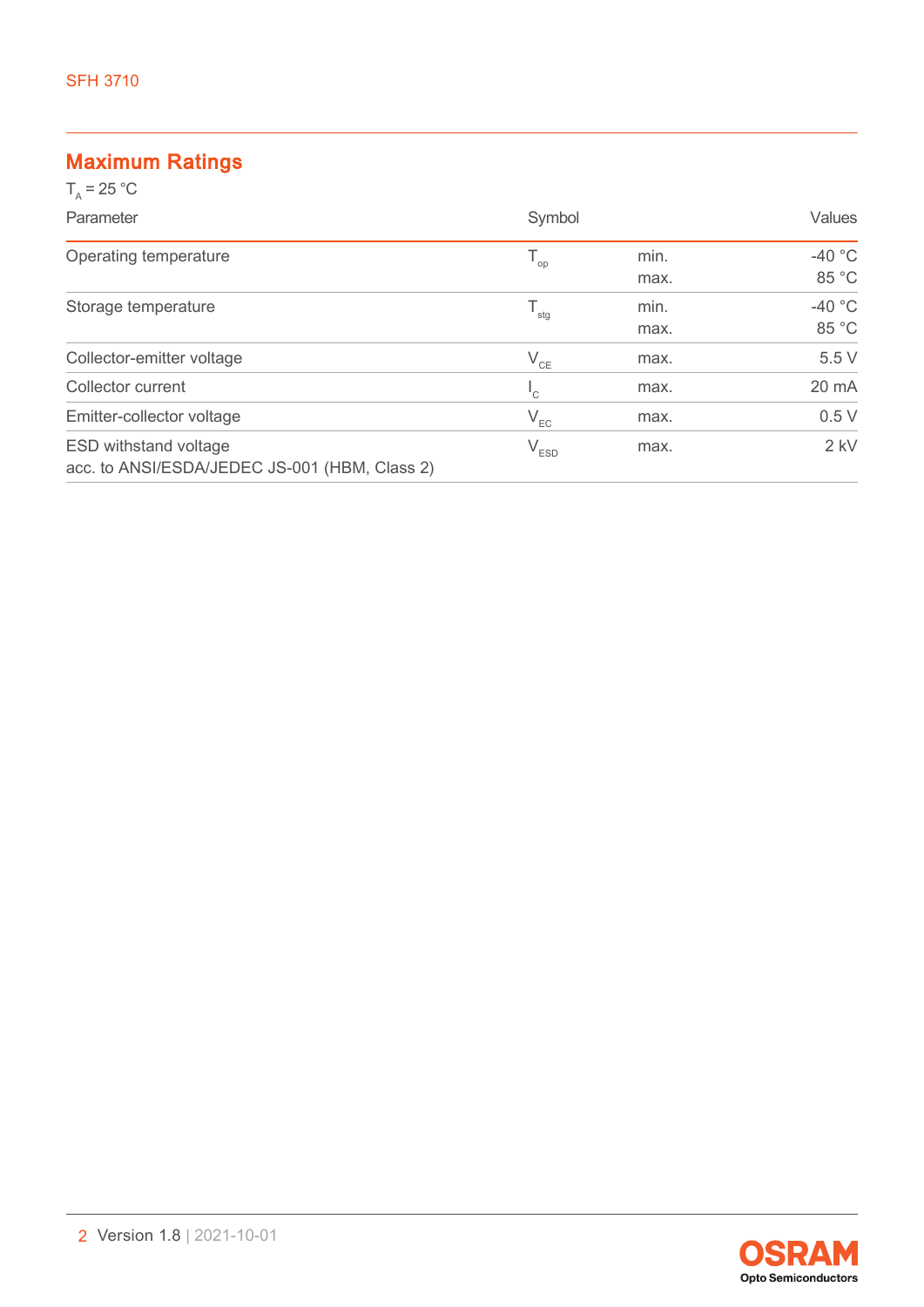# **Characteristics**

| $T_a = 25 °C$                                                                                                                   |                          |              |                               |
|---------------------------------------------------------------------------------------------------------------------------------|--------------------------|--------------|-------------------------------|
| Parameter                                                                                                                       | Symbol                   |              | Values                        |
| Wavelength of max sensitivity                                                                                                   | $\lambda_{\text{S max}}$ | typ.         | 570 nm                        |
| Spectral range of sensitivity                                                                                                   | $\lambda_{10\%}$         | typ.         | 350  950 nm                   |
| Dimensions of chip area                                                                                                         | L x W                    | typ.         | $0.75 \times 0.75$<br>mm x mm |
| Radiant sensitive area                                                                                                          | A                        | typ.         | $0.29$ mm <sup>2</sup>        |
| Half angle                                                                                                                      | $\varphi$                | typ.         | $60\,$ $^{\circ}$             |
| Photocurrent<br>$V_{CF}$ = 5 V; Std. Light A; E <sub>v</sub> = 1000 lx                                                          | $I_{PCE}$                | typ.         | 350 µA                        |
| Dark current<br>$V_{CE} = 5 V; E = 0$                                                                                           | $I_{CE0}$                | typ.<br>max. | 3 nA<br>50 nA                 |
| Collector-emitter saturation voltage <sup>2)</sup><br>$I_c = I_{PCE,min} \times 0.3$ ; E <sub>e</sub> = 0.01 mW/cm <sup>2</sup> | $\rm V_{\rm CEsat}$      | typ.         | 100 mV                        |
| Capacitance<br>$V_{CF}$ = 0 V; f = 1 MHz; E = 0                                                                                 | $C_{CE}$                 | typ.         | 4 pF                          |
| Temperature coefficient of sensitivity<br>$\lambda$ = 550 nm                                                                    | TC <sub>1</sub>          | typ.         | 0.78 % / K                    |
| Temperature coefficient of sensitivity<br>Std. Light A                                                                          | TC <sub>1</sub>          | typ.         | $0.9 \% / K$                  |

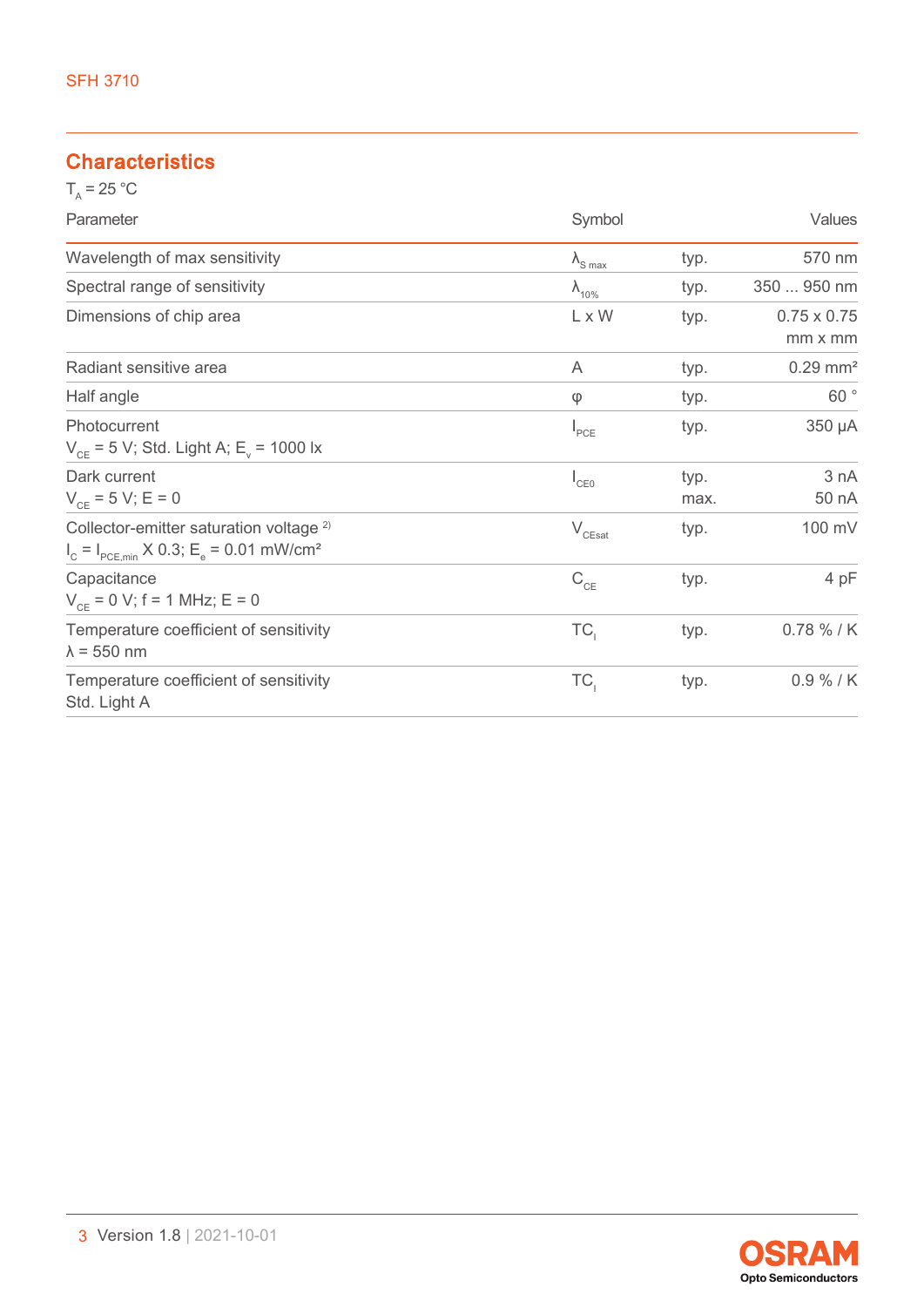### Photocurrent Groups

| $T_{0} = 25 °C$ |                                                                                                                           |                                                                                                                            |
|-----------------|---------------------------------------------------------------------------------------------------------------------------|----------------------------------------------------------------------------------------------------------------------------|
| Group           | Photocurrent <sup>1)</sup><br>$V_{CF}$ = 5 V; $\lambda$ = 560 nm; E <sub>e</sub> = 0.01 mW/cm <sup>2</sup><br>min.<br>PCE | Photocurrent <sup>1)</sup><br>$V_{CF}$ = 5 V; $\lambda$ = 560 nm; E <sub>s</sub> = 0.01 mW/cm <sup>2</sup><br>max.<br>"PCE |
| 2               | $2.8 \mu A$                                                                                                               | $4.5 \mu A$                                                                                                                |
| 3               | $4.5 \mu A$                                                                                                               | $7.1 \mu A$                                                                                                                |
| $\overline{4}$  | $7.1 \mu A$                                                                                                               | 11.2 $\mu$ A                                                                                                               |
|                 |                                                                                                                           |                                                                                                                            |

# Relative Spectral Sensitivity<sup>[3\),](#page-14-0) [4\)](#page-14-0)</sup>

 $S_{rel} = f (\lambda)$ 



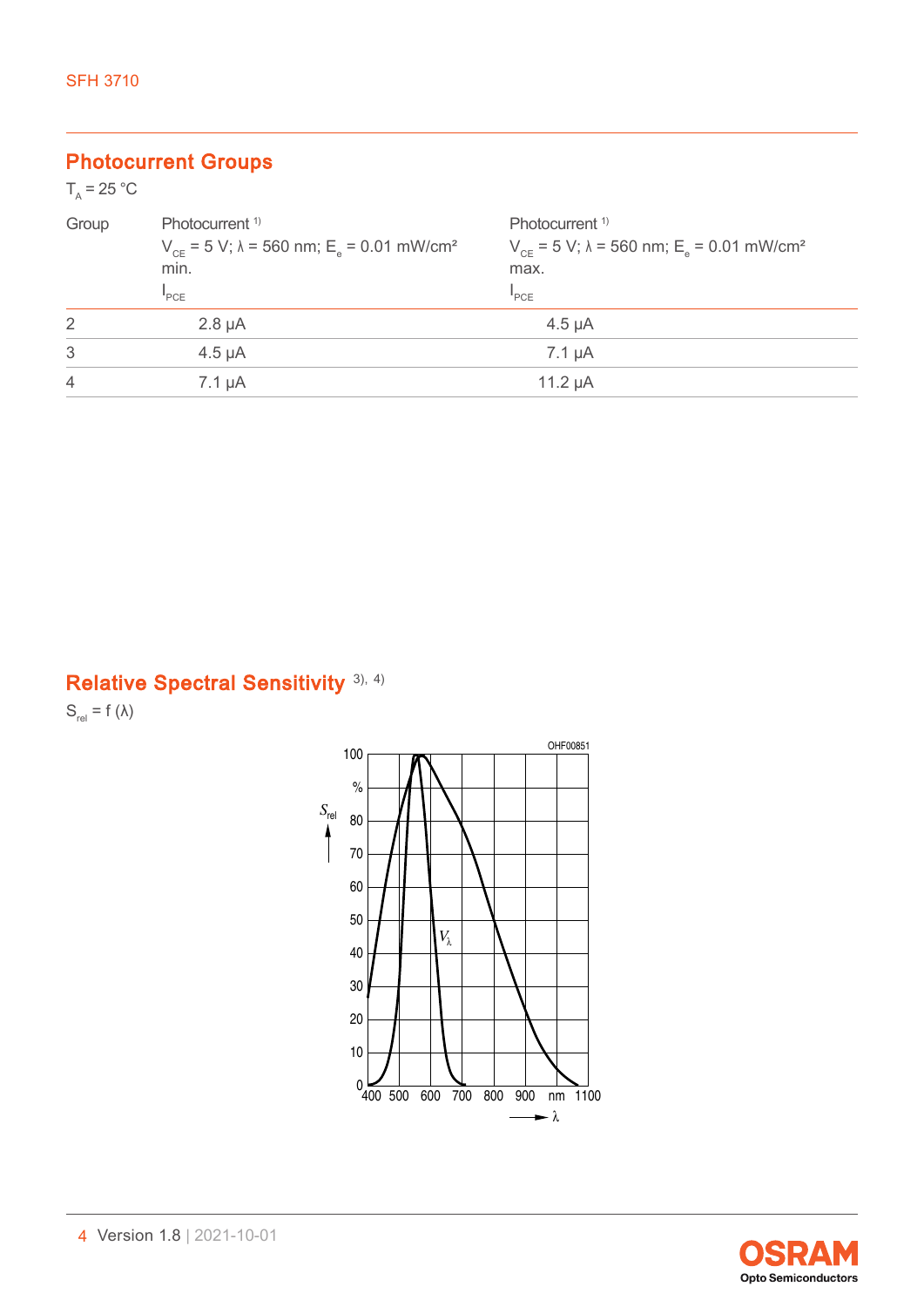#### Directional Characteristics [3\),](#page-14-0) [4\)](#page-14-0)

 $S_{rel} = f(\varphi)$ 



## Photocurrent [3\),](#page-14-0) [4\)](#page-14-0)



### Photocurrent [3\),](#page-14-0) [4\)](#page-14-0)

$$
I_{\text{PCE}} = f(E_v); V_{\text{CE}} = 5 \text{ V}
$$



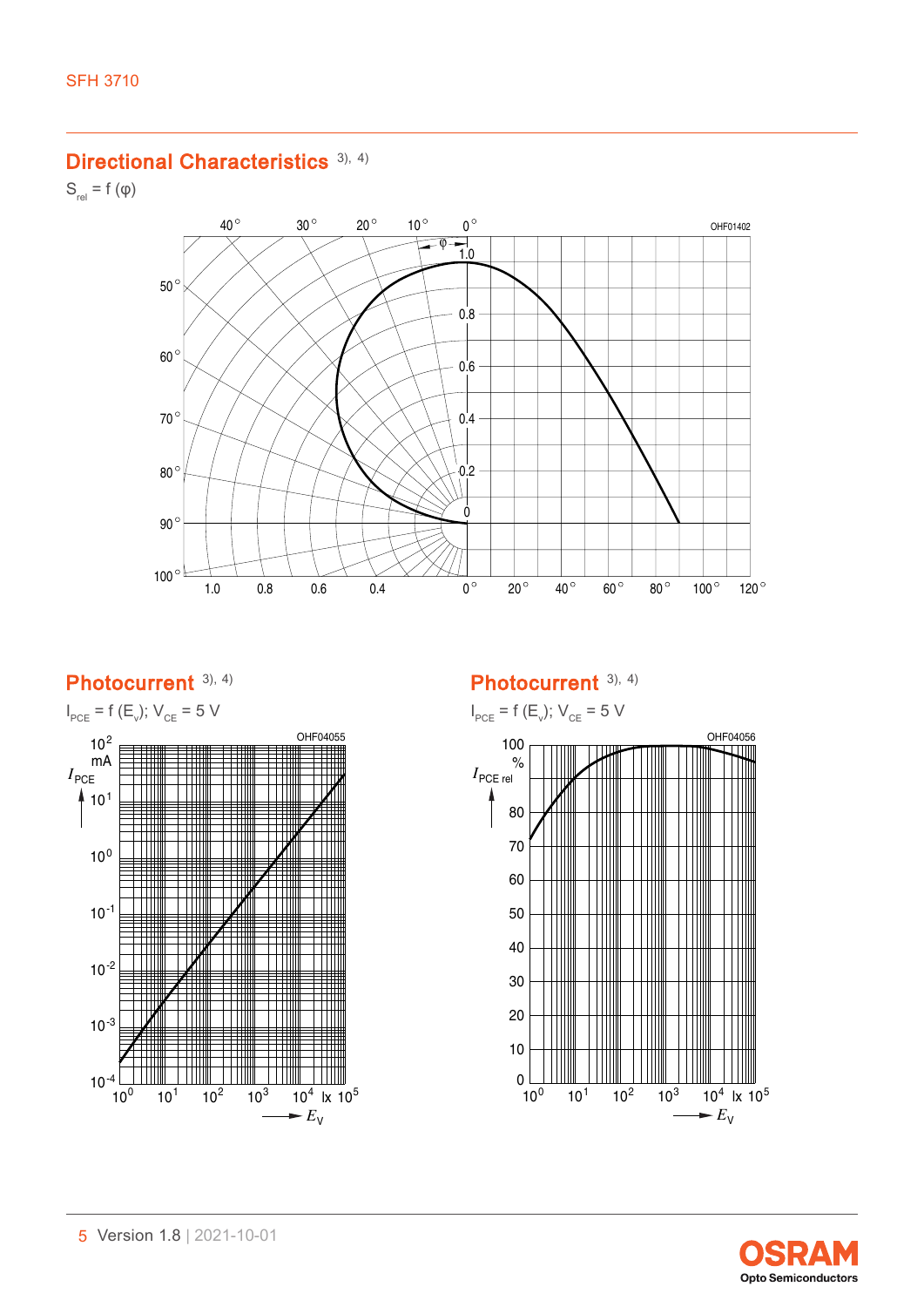# Collector-Emitter Capacitance [3\),](#page-14-0) [4\)](#page-14-0)

 $C_{CE}$  = f ( $V_{CE}$ ); f = 1 MHz; E = 0



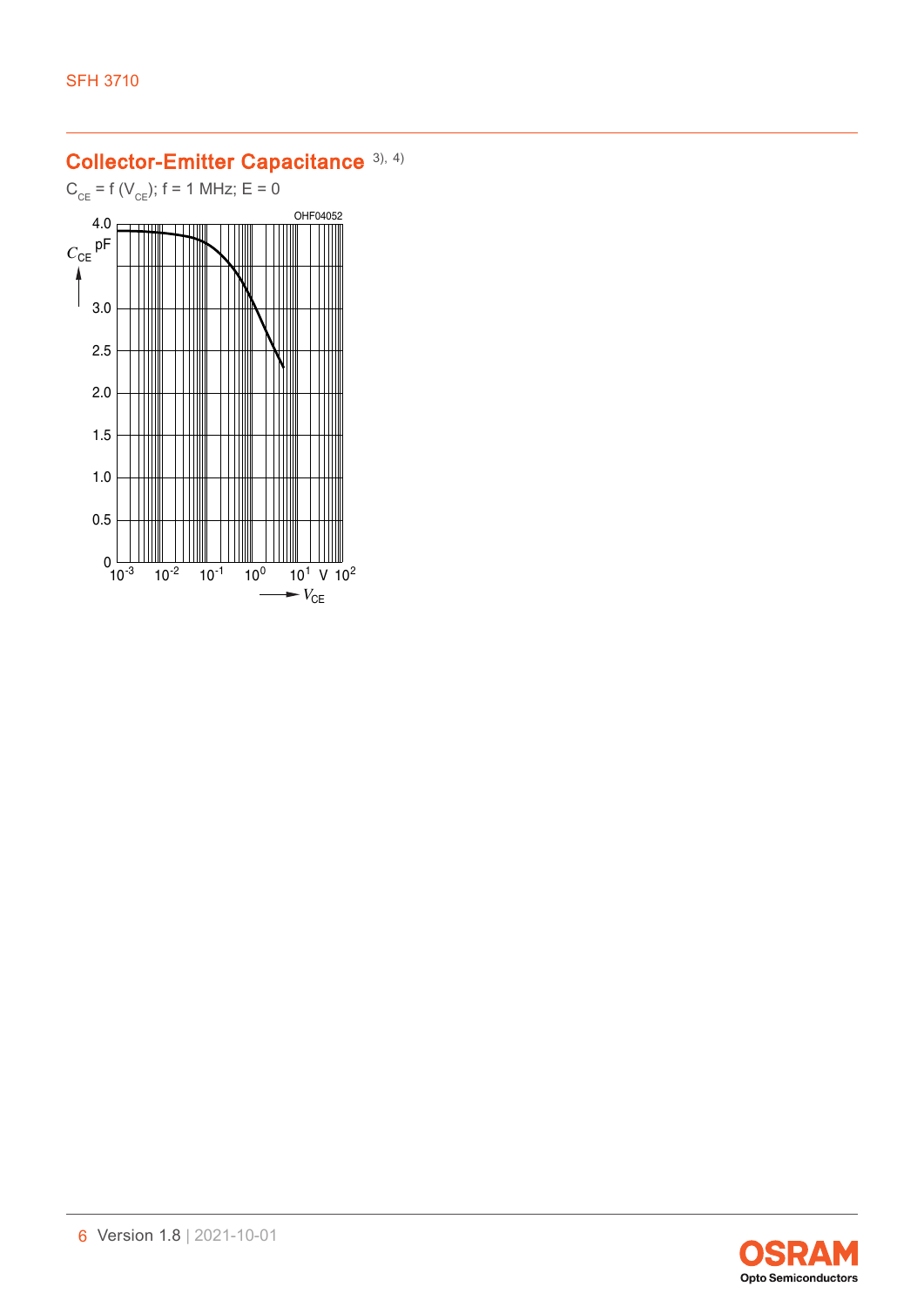# Dimensional Drawing<sup>[5\)](#page-14-0)</sup>



# Further Information:

Approximate Weight: 3.8 mg Package marking: Collector

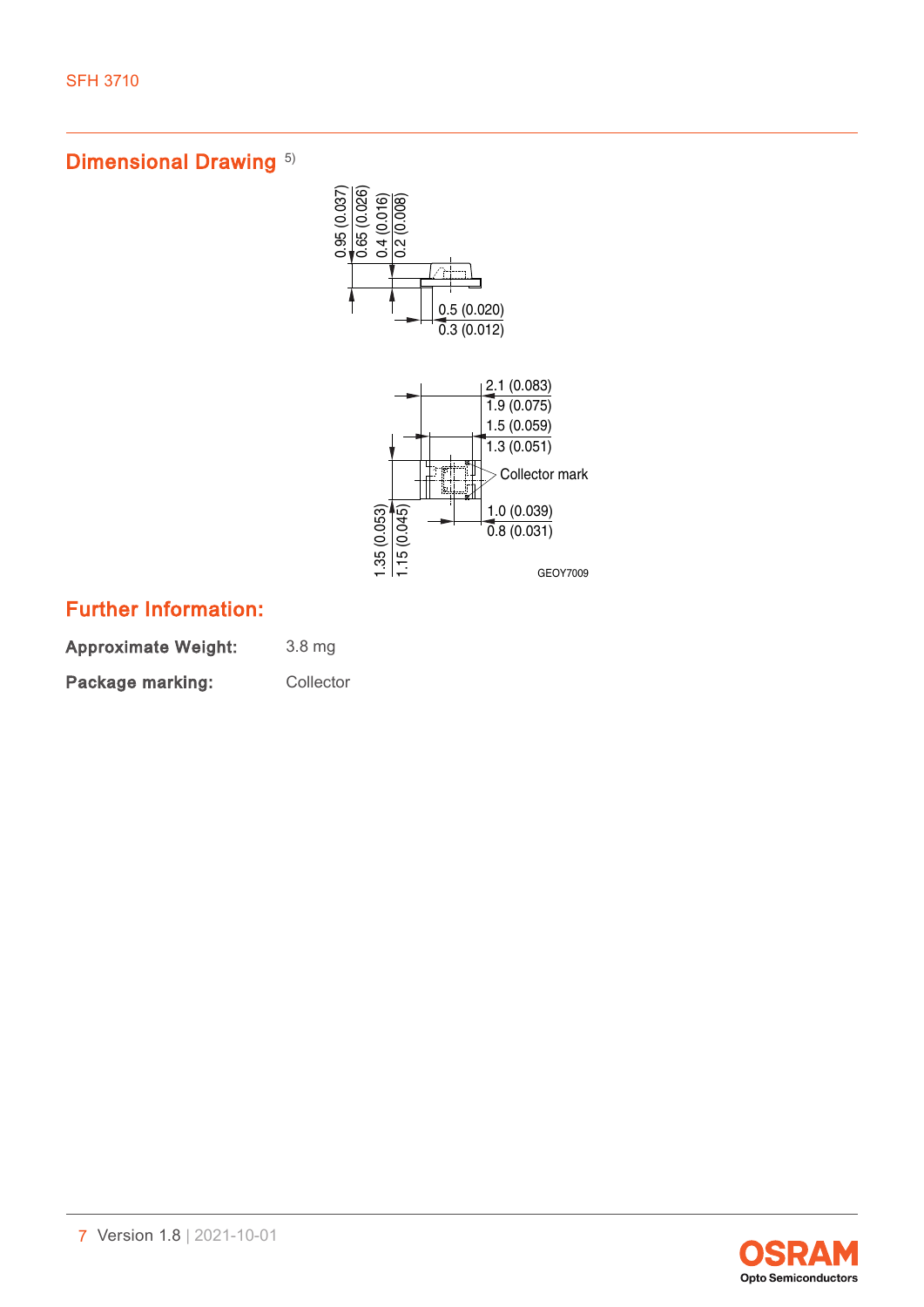# Recommended Solder Pad<sup>[5\)](#page-14-0)</sup>







OHFP2578 Component location on pad Bauteil positioniert

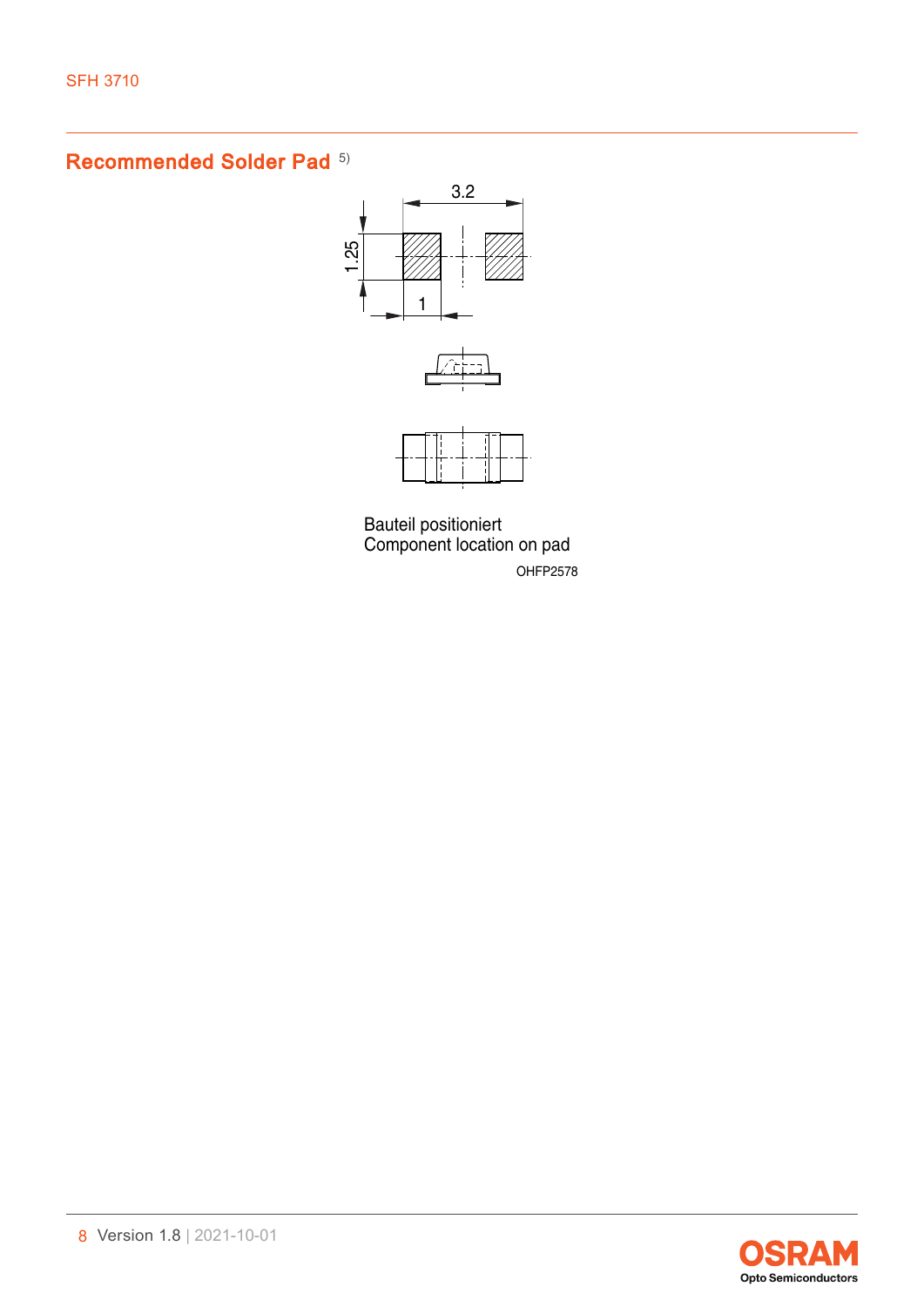# Reflow Soldering Profile

Product complies to MSL Level 2 acc. to JEDEC J-STD-020E



| <b>Profile Feature</b>                                                   | Symbol      | Pb-Free (SnAgCu) Assembly |                |                 | Unit         |
|--------------------------------------------------------------------------|-------------|---------------------------|----------------|-----------------|--------------|
|                                                                          |             | <b>Minimum</b>            | Recommendation | Maximum         |              |
| Ramp-up rate to preheat <sup>*</sup><br>25 °C to 150 °C                  |             |                           | $\overline{2}$ | 3               | K/s          |
| Time $t_{\rm s}$<br>$T_{\text{Smin}}$ to $T_{\text{Smax}}$               | $t_{\rm s}$ | 60                        | 100            | 120             | S            |
| Ramp-up rate to peak <sup>*</sup><br>$T_{\text{Smax}}$ to $T_{\text{p}}$ |             |                           | $\overline{2}$ | 3               | K/s          |
| Liquidus temperature                                                     | Τ,          |                           | 217            |                 | $^{\circ}$ C |
| Time above liquidus temperature                                          | t,          |                           | 80             | 100             | $\mathbb S$  |
| Peak temperature                                                         | $T_{\rm p}$ |                           | 245            | 260             | $^{\circ}$ C |
| Time within 5 °C of the specified peak<br>temperature $T_p - 5K$         | $t_{\rm p}$ | 10                        | 20             | 30              | $\mathbb S$  |
| Ramp-down rate*<br>$T_{\rm p}$ to 100 °C                                 |             |                           | 3              | $6\phantom{1}6$ | K/s          |
| Time<br>25 °C to $T_{\rm p}$                                             |             |                           |                | 480             | S            |

All temperatures refer to the center of the package, measured on the top of the component \* slope calculation DT/Dt: Dt max. 5 s; fulfillment for the whole T-range

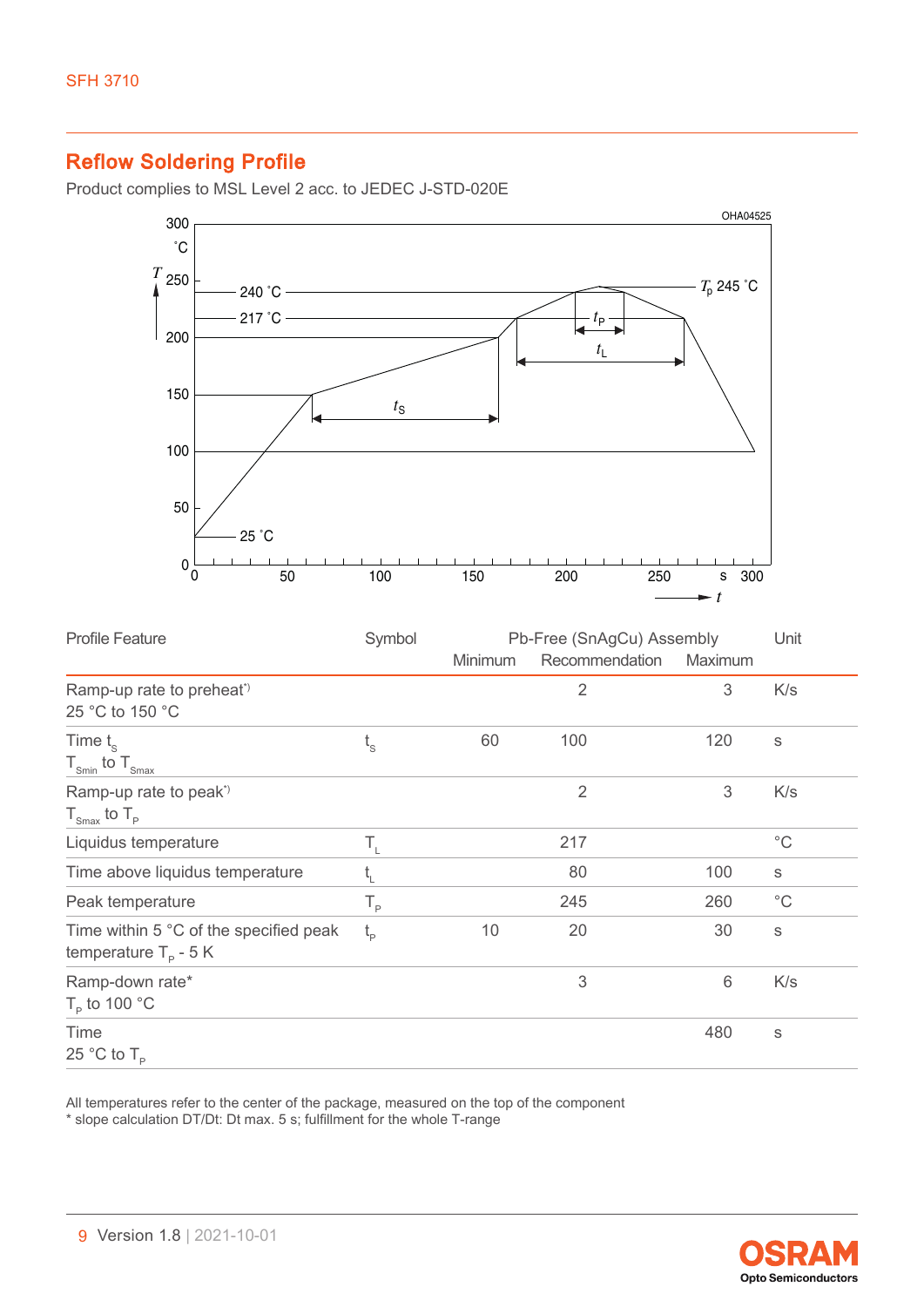#### SFH 3710





 $C63062 - A3841 - B3 - 02$ 

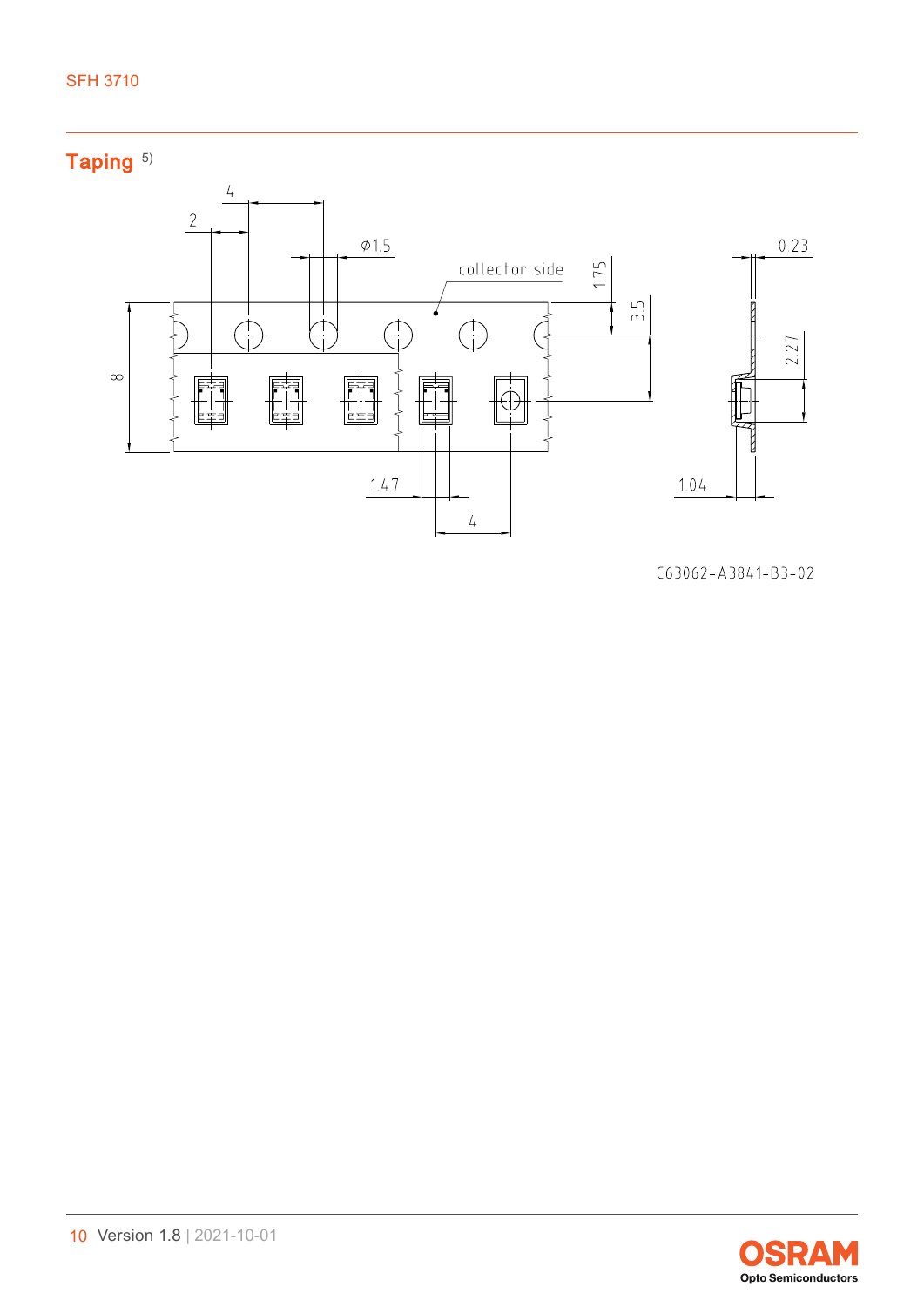# Tape and Reel [6\)](#page-14-0)



| A      | W                    | "min  | W            | $W_{2 \text{ max}}$ | Pieces per PU |
|--------|----------------------|-------|--------------|---------------------|---------------|
| 180 mm | $8 + 0.3 / - 0.1$ mm | 60 mm | $8.4 + 2$ mm | 14.4 mm             | 3000          |

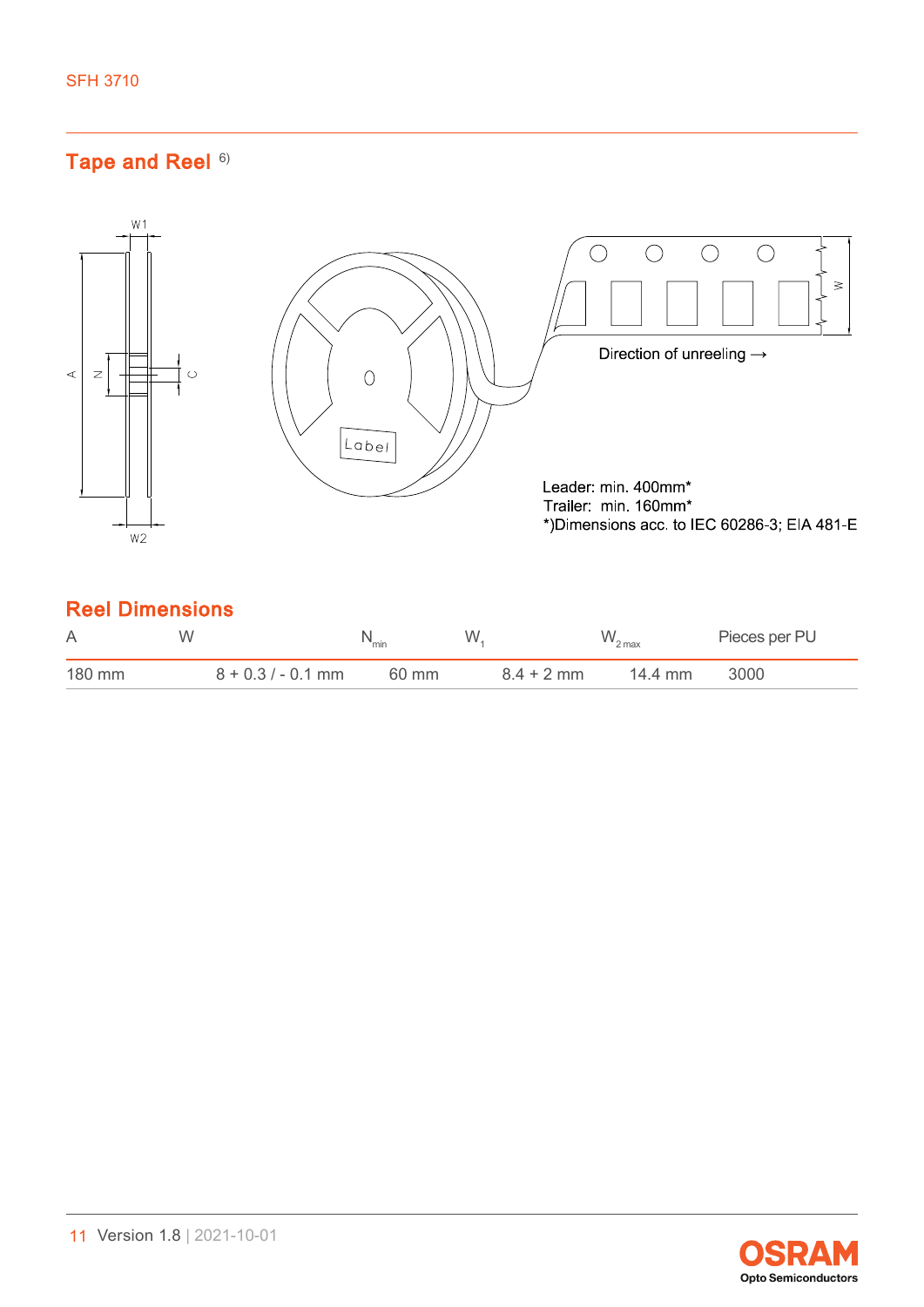# Barcode-Product-Label (BPL)



# Dry Packing Process and Materials [5\)](#page-14-0)



Moisture-sensitive product is packed in a dry bag containing desiccant and a humidity card according JEDEC-STD-033.

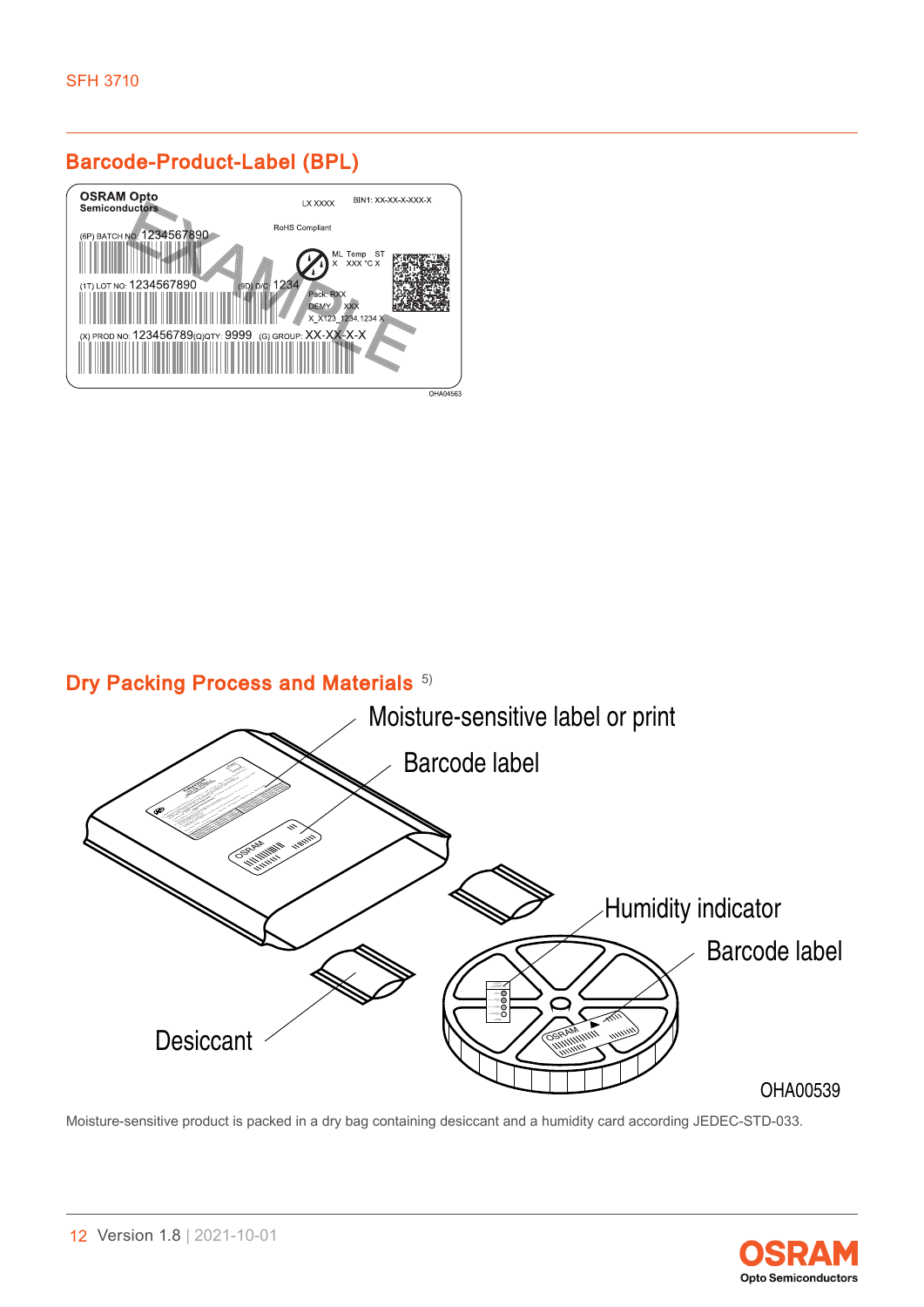### **Notes**

The evaluation of eye safety occurs according to the standard IEC 62471:2006 (photo biological safety of lamps and lamp systems). Within the risk grouping system of this IEC standard, the device specified in this data sheet fall into the class exempt group (exposure time 10000 s). Under real circumstances (for exposure time, conditions of the eye pupils, observation distance), it is assumed that no endangerment to the eye exists from these devices. As a matter of principle, however, it should be mentioned that intense light sources have a high secondary exposure potential due to their blinding effect. When looking at bright light sources (e.g. headlights), temporary reduction in visual acuity and afterimages can occur, leading to irritation, annoyance, visual impairment, and even accidents, depending on the situation.

Subcomponents of this device contain, in addition to other substances, metal filled materials including silver. Metal filled materials can be affected by environments that contain traces of aggressive substances. Therefore, we recommend that customers minimize device exposure to aggressive substances during storage, production, and use. Devices that showed visible discoloration when tested using the described tests above did show no performance deviations within failure limits during the stated test duration. Respective failure limits are described in the IEC60810.

For further application related information please visit www.osram-os.com/appnotes

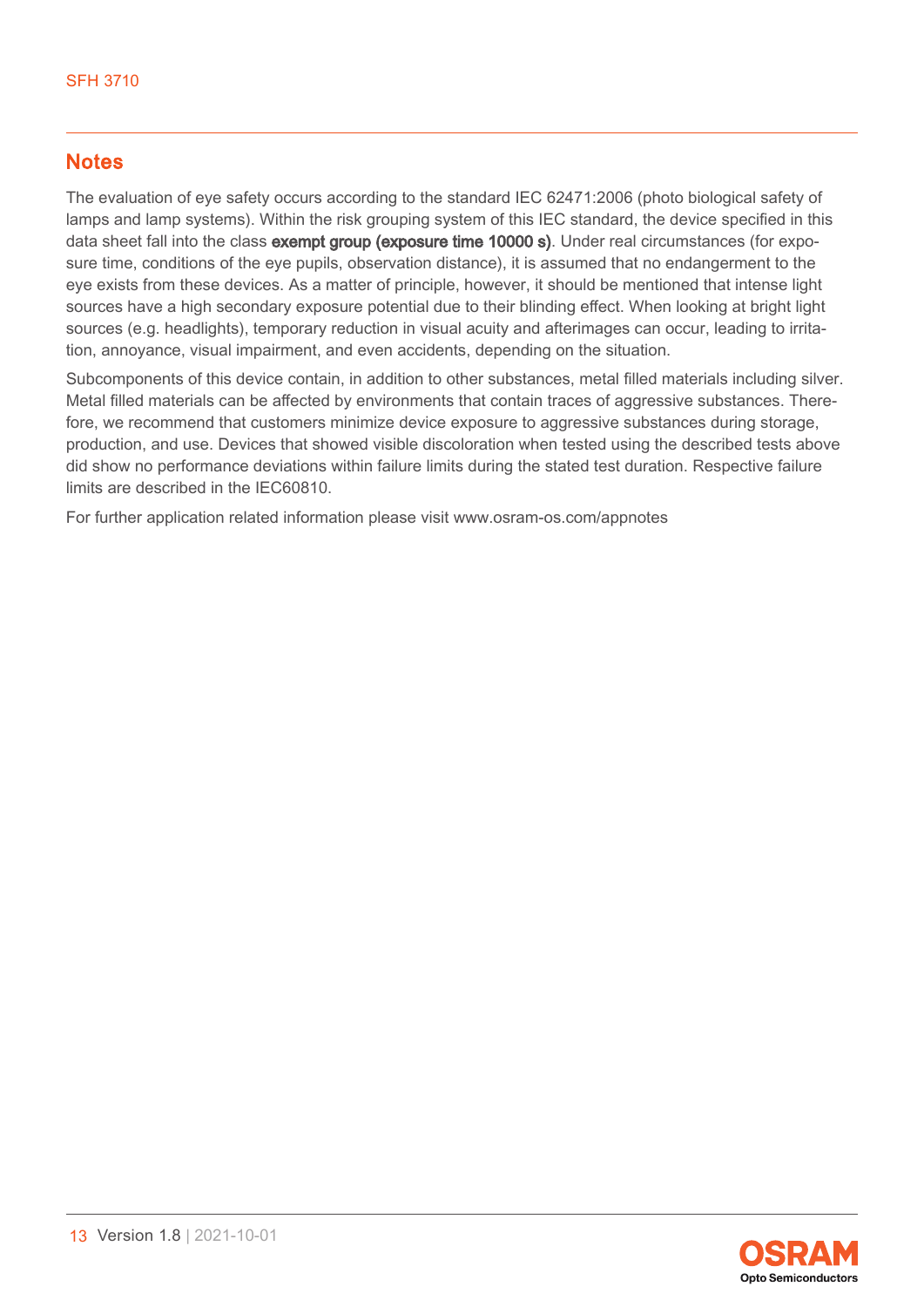### Disclaimer

#### Attention please!

The information describes the type of component and shall not be considered as assured characteristics. Terms of delivery and rights to change design reserved. Due to technical requirements components may contain dangerous substances.

For information on the types in question please contact our Sales Organization.

If printed or downloaded, please find the latest version on the OSRAM OS website.

#### Packing

Please use the recycling operators known to you. We can also help you – get in touch with your nearest sales office. By agreement we will take packing material back, if it is sorted. You must bear the costs of transport. For packing material that is returned to us unsorted or which we are not obliged to accept, we shall have to invoice you for any costs incurred.

#### Product and functional safety devices/applications or medical devices/applications

OSRAM OS components are not developed, constructed or tested for the application as safety relevant component or for the application in medical devices.

OSRAM OS products are not qualified at module and system level for such application.

In case buyer – or customer supplied by buyer – considers using OSRAM OS components in product safety devices/applications or medical devices/applications, buyer and/or customer has to inform the local sales partner of OSRAM OS immediately and OSRAM OS and buyer and /or customer will analyze and coordinate the customer-specific request between OSRAM OS and buyer and/or customer.

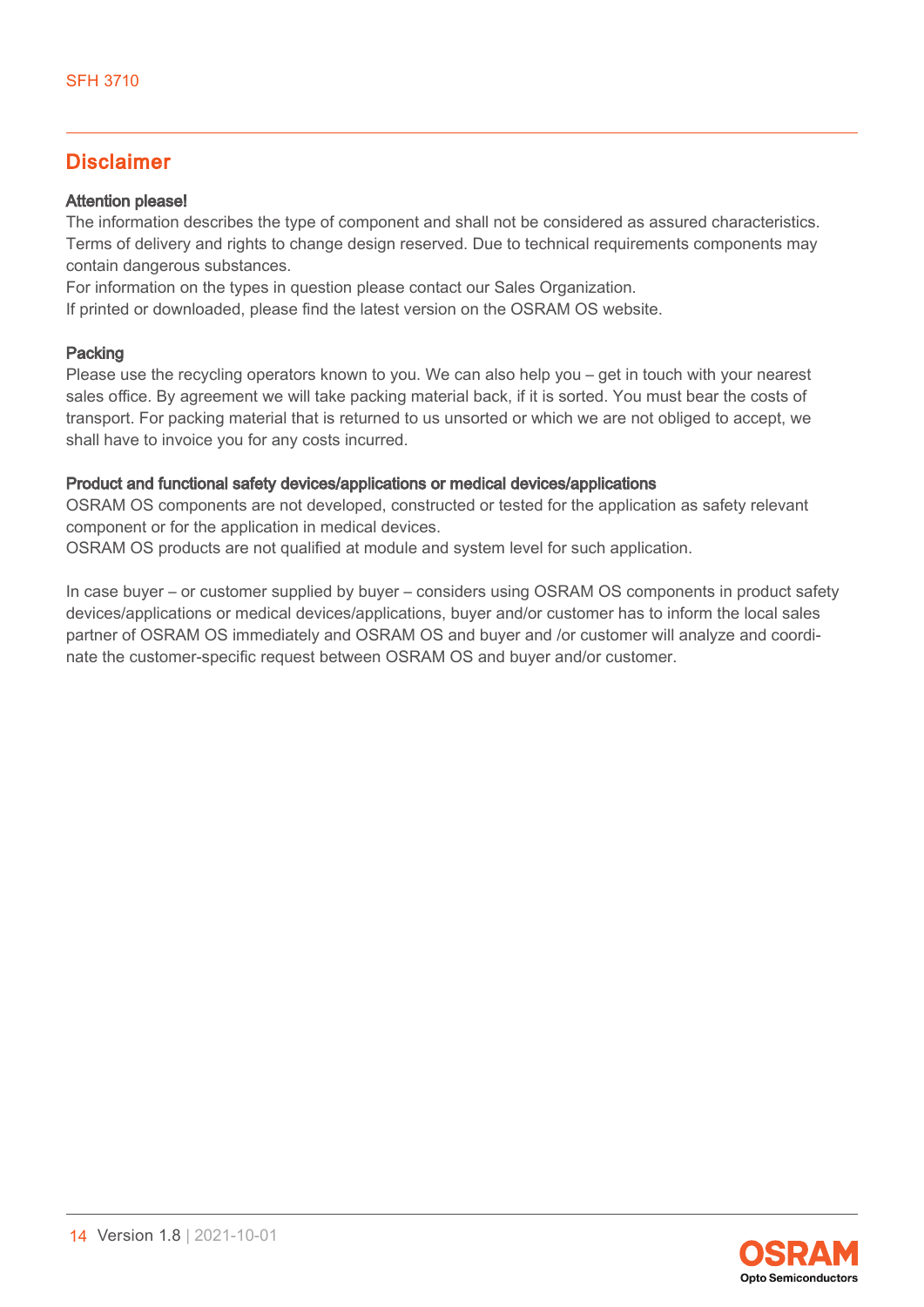### <span id="page-14-0"></span>**Glossary**

- <sup>1)</sup> Photocurrent: The photocurrent values are measured (by irradiating the devices with a homogenous light source and applying a voltage to the device) with a tolerance of ±11 %.
- <sup>2)</sup> **IPCEmin:** IPCEmin is the min. photocurrent of the specified group.
- <sup>3)</sup> Typical Values: Due to the special conditions of the manufacturing processes of semiconductor devices, the typical data or calculated correlations of technical parameters can only reflect statistical figures. These do not necessarily correspond to the actual parameters of each single product, which could differ from the typical data and calculated correlations or the typical characteristic line. If requested, e.g. because of technical improvements, these typ. data will be changed without any further notice.
- <sup>4)</sup> Testing temperature:  $TA = 25^{\circ}C$  (unless otherwise specified)
- $5)$  Tolerance of Measure: Unless otherwise noted in drawing, tolerances are specified with  $\pm 0.1$  and dimensions are specified in mm.
- <sup>6)</sup> Tape and Reel: All dimensions and tolerances are specified acc. IEC 60286-3 and specified in mm.

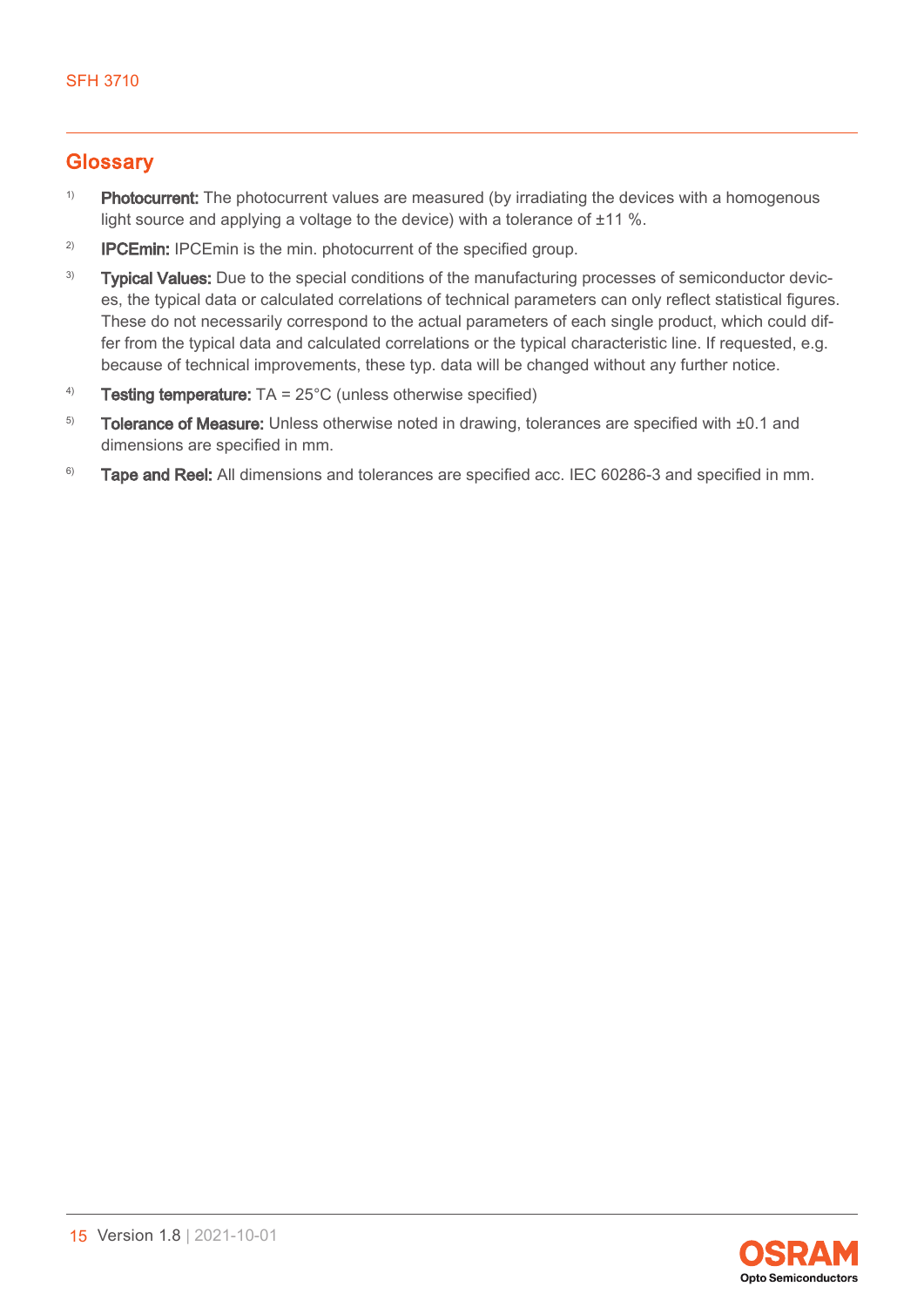| <b>Revision History</b> |            |                                                                         |  |  |
|-------------------------|------------|-------------------------------------------------------------------------|--|--|
| Version                 | Date       | Change                                                                  |  |  |
| 1.5                     | 2019-06-04 | Electro - Optical Characteristics (Diagrams)                            |  |  |
| 1.6                     | 2021-06-09 | <b>Schematic Transportation Box</b><br>Dimensions of Transportation Box |  |  |
| 1.7                     | 2021-07-19 | <b>Taping</b>                                                           |  |  |
| 1.8                     | 2021-10-01 | <b>Brand</b>                                                            |  |  |